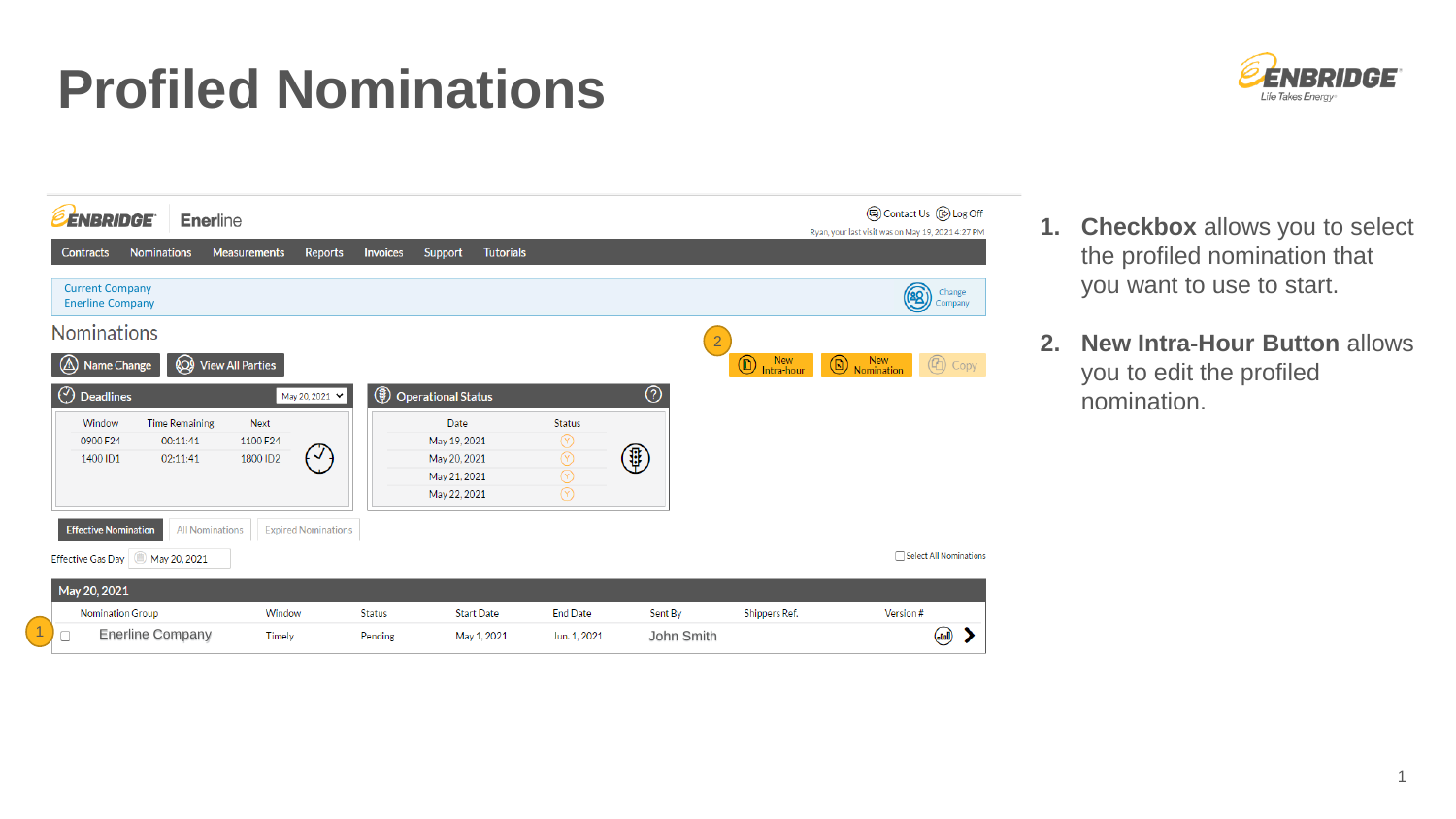## **Profiled Nominations**



| <b>ÉNBRIDGE</b>                                   | <b>Enerline</b>                                    |                                                          |                                                       | Ryan, your last visit was on May 20, 2021 8:46 AM | <b>③</b> Contact Us <b>⑥</b> Log Off<br>1. |
|---------------------------------------------------|----------------------------------------------------|----------------------------------------------------------|-------------------------------------------------------|---------------------------------------------------|--------------------------------------------|
| <b>Nominations</b><br><b>Contracts</b>            | <b>Invoices</b><br><b>Measurements</b><br>Reports  | <b>Tutorials</b><br>Support                              |                                                       |                                                   |                                            |
| <b>Current Company</b><br><b>Enerline Company</b> |                                                    |                                                          |                                                       |                                                   |                                            |
| <b>Edit Nomination</b>                            |                                                    |                                                          |                                                       |                                                   |                                            |
| $\circledR$ Errors<br>$\circledR$<br>Filter       | Balances<br><br>Warnings                           | $\textcircled{\tiny{H}}$<br><b>Contract Entitlements</b> |                                                       |                                                   | (今) Submit                                 |
| Nomination Header                                 |                                                    |                                                          | $\odot$ Countdown Clock                               |                                                   |                                            |
| Nom Group<br><b>Enerline Company</b>              | Nom Window<br>10:00 IHB                            | <b>Effective Start Date</b><br>May 20, 2021              | 10:00 IHB - 00:01:37<br>Deadline - May 20, 2021 09:45 |                                                   |                                            |
| <b>Effective End Date</b><br>May 21, 2021         | Shipper's Reference                                | Shipper's Version #                                      |                                                       |                                                   |                                            |
| <b>All</b><br>Receipts                            | <b>Deliveries</b><br><b>Transactional Services</b> |                                                          |                                                       |                                                   |                                            |
| <b>Receipts</b>                                   |                                                    |                                                          |                                                       |                                                   | $\bigoplus$ Add                            |
| Service                                           | Contract                                           | Location                                                 | Shipper                                               | Commodity                                         |                                            |
| Name Change                                       | <b>HUB###</b>                                      | Dawn                                                     | ABC Comp                                              | 0                                                 | ⋗                                          |
|                                                   |                                                    |                                                          |                                                       |                                                   |                                            |
| Name Change                                       | <b>HUB###</b>                                      | Dawn                                                     | ABC Comp                                              | $\mathbf 0$                                       |                                            |
| Name Change                                       | <b>HUB###</b>                                      | Parkway                                                  | ABC Comp                                              | 0                                                 |                                            |
| <b>Deliveries</b>                                 |                                                    |                                                          |                                                       |                                                   | $\bigoplus$ Add                            |
| Service                                           | Contract                                           | Location                                                 | Shipper                                               | Commodity                                         |                                            |
| Delivery To Other Pipeline                        |                                                    | Parkway                                                  | ABC Comp                                              | 0                                                 |                                            |

**1. Edit Profile Button** allows you to edit the profile for the item in the delivery row.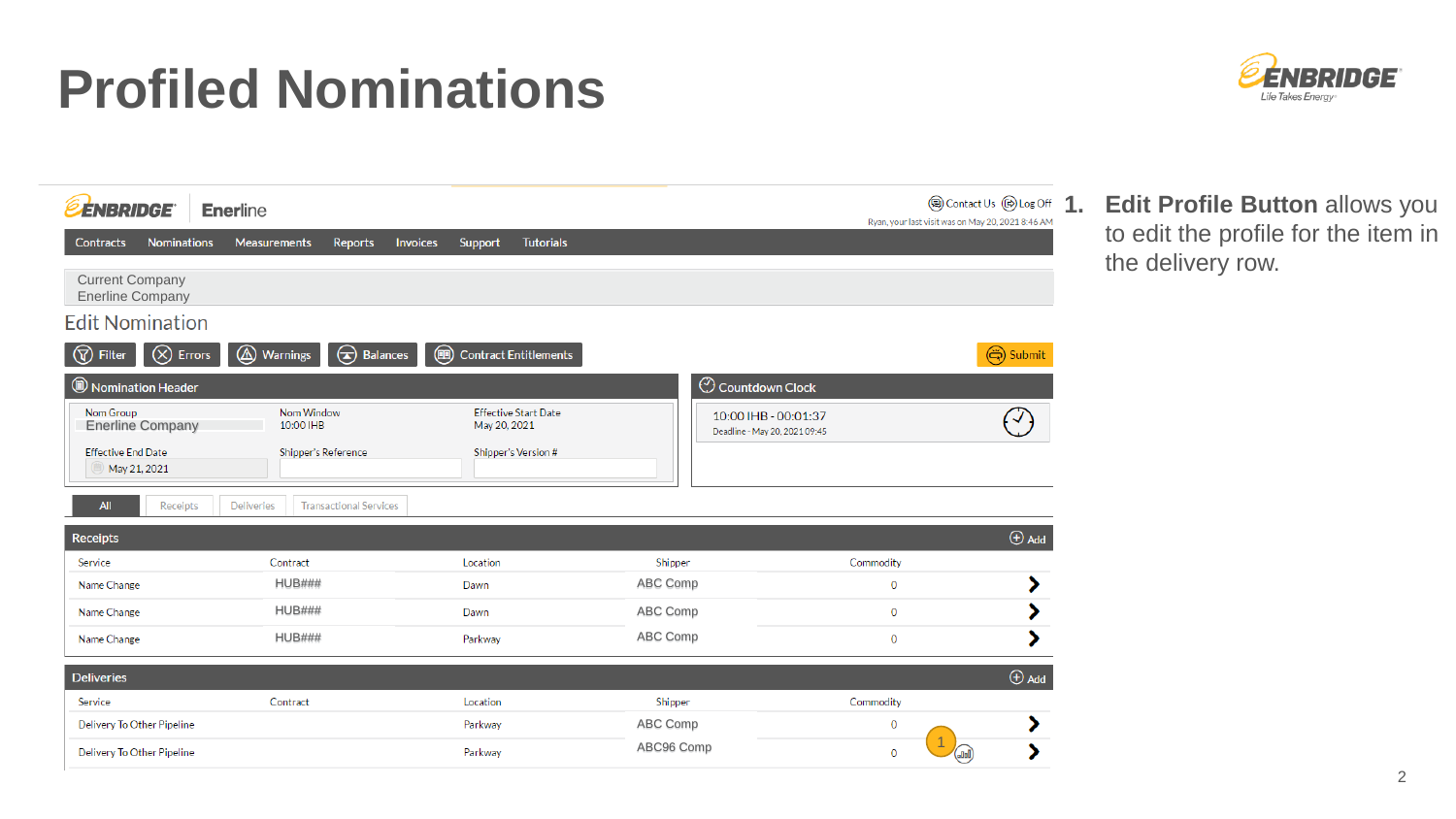## **Profiled Nominations**





- 1. Your profile may look different depending on the services you have.
- 2. You can update the input boxes for windows that are still available.
- **3. Balance Button** allows you to verify the nomination is in balance when you are finished entering data.
- **4. Save Button** allows you to save the data and return to the nomination details.
- **5. Submit Button** allows you to send the nomination when you are finished entering data.
- **6. Cancel Button** allows you to return to the nomination details if you do not want to makes changes to the profile.